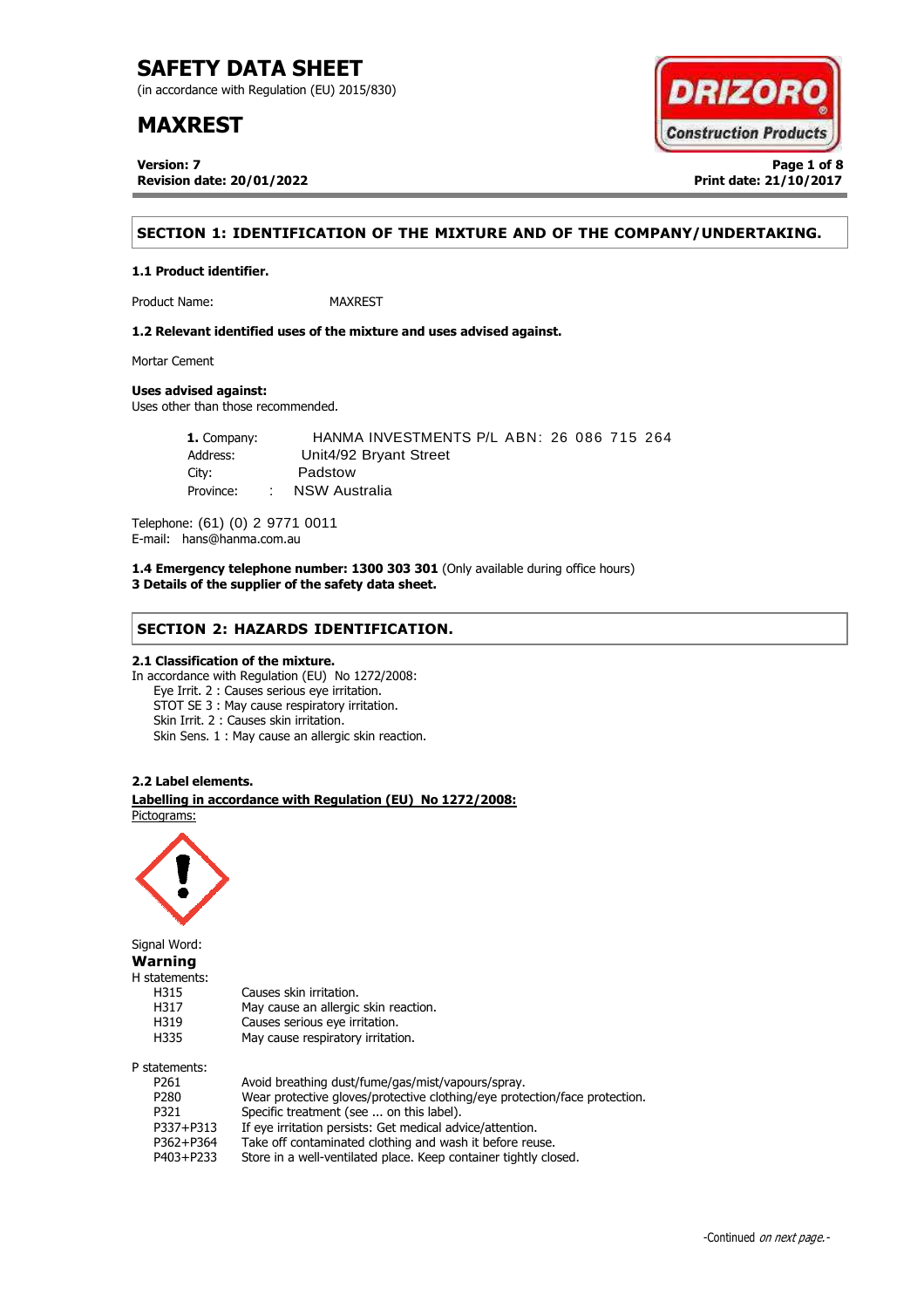(in accordance with Regulation (EU) 2015/830)

## **MAXREST**



**Version: 7 Page 2 of 8 Revision date: 20/01/2022 Print date: 21/10/2017**

P501 Dispose of contents/container to ...

### Contains:

Cement, portland, chemicals

### **2.3 Other hazards.**

In normal use conditions and in its original form, the product itself does not involve any other risk for health and the environment.

## **SECTION 3: COMPOSITION/INFORMATION ON INGREDIENTS.**

#### **3.1 Substances.**

Not Applicable.

#### **3.2 Mixtures.**

Substances posing a danger to health or the environment in accordance with the Regulation (EC) No. 1272/2008, assigned a Community exposure limit in the workplace, and classified as PBT/vPvB or included in the Candidate List:

|                                        |                             |             | (*)Classification - Regulation (EC)<br>No 1272/2008                                                          |                                    |
|----------------------------------------|-----------------------------|-------------|--------------------------------------------------------------------------------------------------------------|------------------------------------|
| <b>Identifiers</b>                     | <b>Name</b>                 | Concentrate | <b>Classification</b>                                                                                        | specific<br>concentration<br>limit |
| CAS No: 65997-15-1<br>EC No: 266-043-4 | Cement, portland, chemicals | $20 - 50 %$ | Eye Irrit. 2,<br><b>H319 - STOT</b><br>SE 3, H335 -<br>Skin Irrit. 2,<br><b>H315 - Skin</b><br>Sens. 1, H317 |                                    |

(\*)The complete text of the H phrases is given in section 16 of this Safety Data Sheet.

## **SECTION 4: FIRST AID MEASURES.**

IRRITANT PREPARATION. Its repeated or prolonged contact with the skin or mucous membranes can cause irritant symptoms such as reddening of the skin, blisters, or dermatitis. Some of the symptoms may not be immediate. They can cause allergic reactions on the skin.

### **4.1 Description of first aid measures.**

In case of doubt or when symptoms of feeling unwell persist, get medical attention. Never administer anything orally to persons who are unconscious.

### **Inhalation.**

Take the victim into open air; keep them warm and calm. If breathing is irregular or stops, perform artificial respiration. Do not administer anything orally. If unconscious, place them in a suitable position and seek medical assistance.

### **Eye contact**.

If wearing contact lenses, remove them. Wash eyes with plenty of clean and cool water for at least 10 minutes while pulling eyelids up, and seek medical assistance.

### **Skin contact.**

Remove contaminated clothing. Wash skin vigorously with water and soap or a suitable skin cleaner. **NEVER** use solvents or thinners.

### **Ingestion.**

If accidentally ingested, seek immediate medical attention. Keep calm. **NEVER** induce vomiting.

## **4.2 Most important symptoms and effects, both acute and delayed.**

Irritant Product, repeated or prolonged contact with skin or mucous membranes can cause redness, blisters or dermatitis, inhalation of spray mist or particles in suspension may cause irritation of the respiratory tract, some symptoms may not be immediate. Can cause allergic reactions.

## **4.3 Indication of any immediate medical attention and special treatment needed.**

In case of doubt or when symptoms of feeling unwell persist, get medical attention. Never administer anything orally to persons who are unconscious.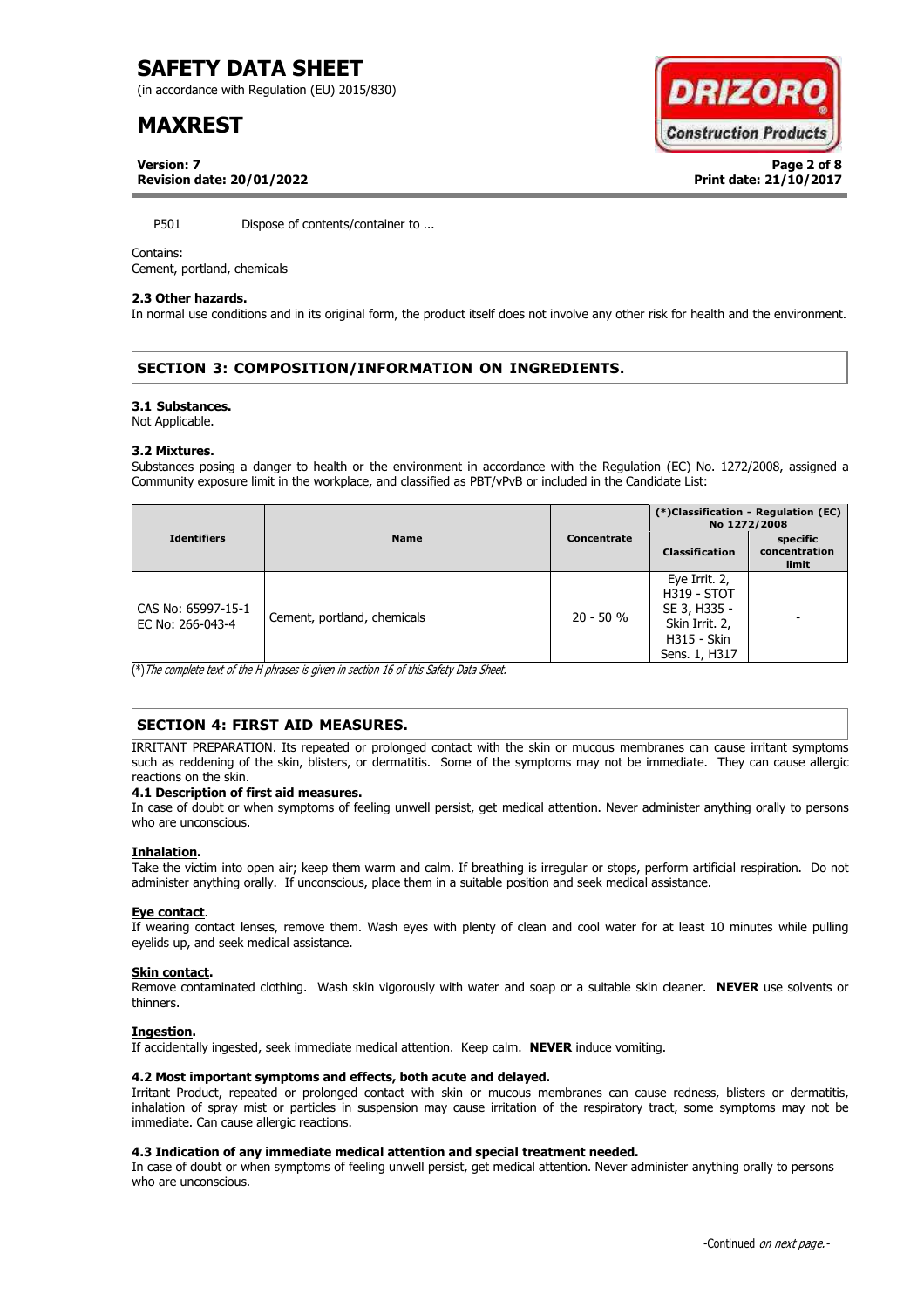(in accordance with Regulation (EU) 2015/830)

## **MAXREST**

**Version: 7 Page 3 of 8 Revision date: 20/01/2022 Print date: 21/10/2017**



## **SECTION 5: FIREFIGHTING MEASURES.**

The product does not present any particular risk in case of fire.

### **5.1 Extinguishing media.**

#### **Recommended extinguishing methods.**

Extinguisher powder or CO<sub>2</sub>. In case of more serious fires, also alcohol-resistant foam and water spray. Do not use a direct stream of water to extinguish.

#### **5.2 Special hazards arising from the mixture. Special risks.**

Fire can cause thick, black smoke. As a result of thermal decomposition, dangerous products can form: carbon monoxide, carbon dioxide. Exposure to combustion or decomposition products can be harmful to your health.

### **5.3 Advice for firefighters.**

Use water to cool tanks, cisterns, or containers close to the heat source or fire. Take wind direction into account. Prevent the products used to fight the fire from going into drains, sewers, or waterways.

### **Fire protection equipment.**

According to the size of the fire, it may be necessary to use protective suits against the heat, individual breathing equipment, gloves, protective goggles or facemasks, and gloves.

## **SECTION 6: ACCIDENTAL RELEASE MEASURES.**

## **6.1 Personal precautions, protective equipment and emergency procedures.**

For exposure control and individual protection measures, see section 8.

## **6.2 Environmental precautions.**

Prevent the contamination of drains, surface or subterranean waters, and the ground.

## **6.3 Methods and material for containment and cleaning up.**

The contaminated area should be immediately cleaned with an appropriate de-contaminator. Pour the decontaminator on the remains in an opened container and let it act various days until no further reaction is produced.

### **6.4 Reference to other sections.**

For exposure control and individual protection measures, see section 8.

For later elimination of waste, follow the recommendations under section 13.

## **SECTION 7: HANDLING AND STORAGE.**

### **7.1 Precautions for safe handling.**

For personal protection, see section 8. Never use pressure to empty the containers. They are not pressure-resistant containers. In the application area, smoking, eating, and drinking must be prohibited.

Follow legislation on occupational health and safety.

Keep the product in containers made of a material identical to the original.

## **7.2 Conditions for safe storage, including any incompatibilities.**

Store according to local legislation. Observe indications on the label. Store the containers between 5 and 35° C, in a dry and well-ventilated place, far from sources of heat and direct solar light. Keep far away from ignition points. Keep away from oxidising agents and from highly acidic or alkaline materials. Do not smoke. Prevent the entry of non-authorised persons. Once the containers are open, they must be carefully closed and placed vertically to prevent spills.

The product is not affected by Directive 2012/18/EU (SEVESO III).

**7.3 Specific end use(s).**

Not available.

## **SECTION 8: EXPOSURE CONTROLS/PERSONAL PROTECTION.**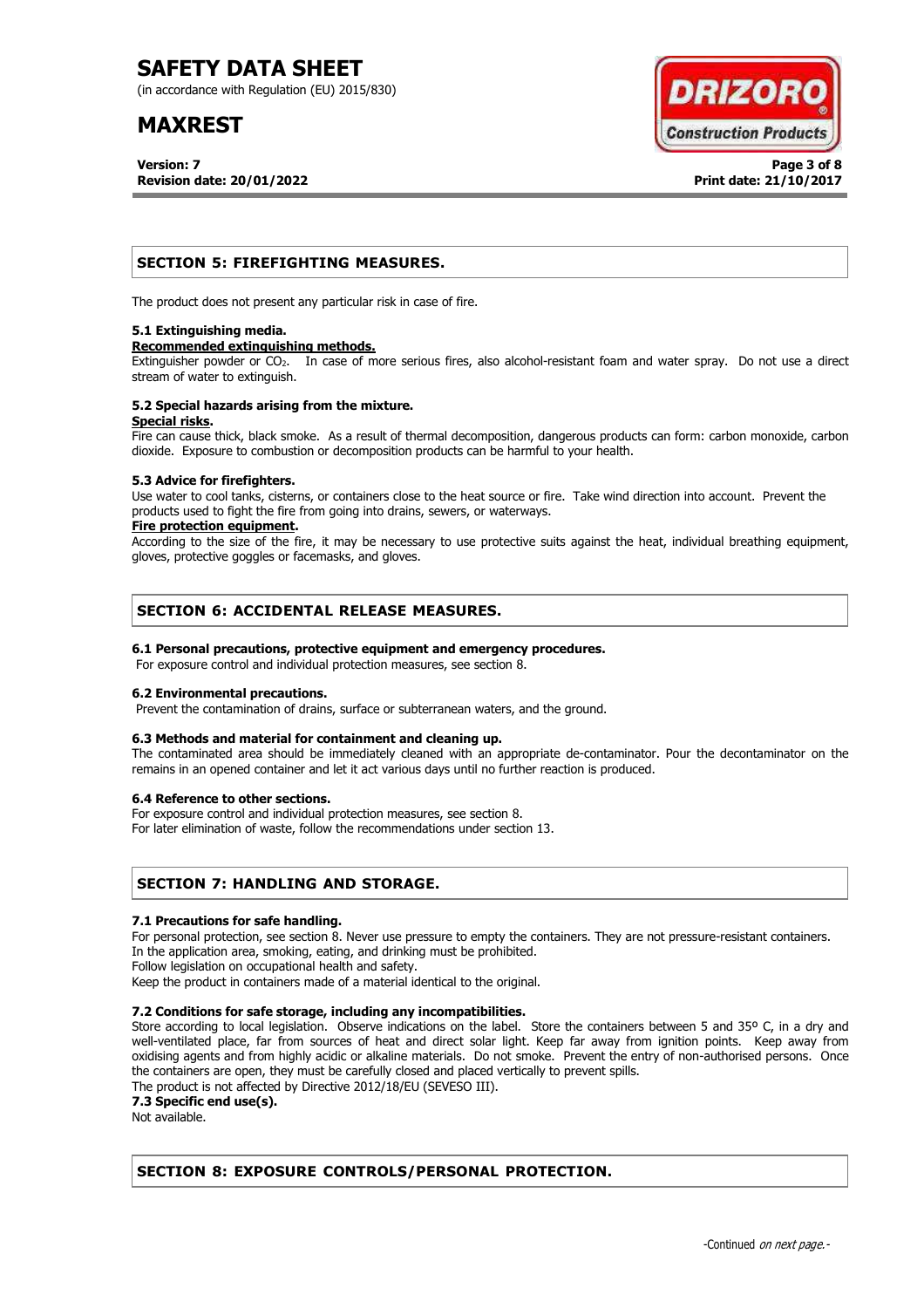(in accordance with Regulation (EU) 2015/830)

## **MAXREST**

**Version: 7 Page 4 of 8 Revision date: 20/01/2022 Print date: 21/10/2017**



## **8.1 Control parameters.**

The product does NOT contain substances with Professional Exposure Environmental Limit Values.The product does NOT contain substances with Biological Limit Values.

## **8.2 Exposure controls.**

## **Measures of a technical nature:**

Provide adequate ventilation, which can be achieved by using good local exhaust-ventilation and a good general exhaust system.

| Concentration:               | <b>100 %</b>                                                                                                                                                                                                                                                                                                        |  |  |
|------------------------------|---------------------------------------------------------------------------------------------------------------------------------------------------------------------------------------------------------------------------------------------------------------------------------------------------------------------|--|--|
| Uses:                        | <b>Mortar Cement</b>                                                                                                                                                                                                                                                                                                |  |  |
| <b>Breathing protection:</b> |                                                                                                                                                                                                                                                                                                                     |  |  |
| PPE:                         | Filter mask for protection against gases and particles.                                                                                                                                                                                                                                                             |  |  |
| Characteristics:             | «CE» marking, category III. The mask must have a wide field of vision and an<br>anatomically designed form in order to be sealed and watertight.                                                                                                                                                                    |  |  |
| CEN standards:               | EN 136, EN 140, EN 405                                                                                                                                                                                                                                                                                              |  |  |
| Maintenance:                 | Should not be stored in places exposed to high temperatures and damp environments before use. Special<br>attention should be paid to the state of the inhalation and exhalation valves in the face adaptor.<br>Read carefully the manufacturer's instructions regarding the equipment's use and maintenance. Attach |  |  |
| Observations:                | the necessary filters to the equipment according to the specific nature of the risk (Particles and aerosols:<br>P1-P2-P3, Gases and vapours: A-B-E-K-AX), changing them as advised by the manufacturer.                                                                                                             |  |  |
| Filter Type needed:          | A2                                                                                                                                                                                                                                                                                                                  |  |  |
| <b>Hand protection:</b>      |                                                                                                                                                                                                                                                                                                                     |  |  |
| PPE:<br>Characteristics:     | Protective gloves against chemicals.<br>«CE» marking, category III.                                                                                                                                                                                                                                                 |  |  |
| CEN standards:               | EN 374-1, En 374-2, EN 374-3, EN 420                                                                                                                                                                                                                                                                                |  |  |
| Maintenance:                 | Keep in a dry place, away from any sources of heat, and avoid exposure to sunlight as much as possible.<br>Do not make any changes to the gloves that may alter their resistance, or apply paints, solvents or<br>adhesives.                                                                                        |  |  |
| Observations:                | Gloves should be of the appropriate size and fit the user's hand well, not being too loose or too tight.<br>Always use with clean, dry hands.                                                                                                                                                                       |  |  |
| Material:                    | Breakthrough time<br>Material thickness<br>PVC (polyvinyl chloride)<br>>480<br>0,35<br>(min.):<br>$(mm)$ :                                                                                                                                                                                                          |  |  |
| <b>Eye protection:</b>       |                                                                                                                                                                                                                                                                                                                     |  |  |
| PPE:<br>Characteristics:     | Face shield.<br>«CE» marking, category II. Face and eye protector against splashing liquid.                                                                                                                                                                                                                         |  |  |
| CEN standards:               | EN 165, EN 166, EN 167, EN 168                                                                                                                                                                                                                                                                                      |  |  |
| Maintenance:                 | Visibility through lenses should be ideal. Therefore, these parts should be cleaned daily. Protectors should<br>be disinfected periodically following the manufacturer's instructions. Make sure that mobile parts move<br>smoothly.                                                                                |  |  |
| Observations:                | Face shields should offer a field of vision with a dimension in the central line of, at least, 150 mm<br>vertically once attached to the frame.                                                                                                                                                                     |  |  |
| <b>Skin protection:</b>      |                                                                                                                                                                                                                                                                                                                     |  |  |
| PPE:                         | Anti-static protective clothing.                                                                                                                                                                                                                                                                                    |  |  |
| Characteristics:             | «CE» marking, category II. Protective clothing should not be too tight or loose in<br>order not to obstruct the user's movements.                                                                                                                                                                                   |  |  |
| CEN standards:               | EN 340, EN 1149-1, EN 1149-2, EN 1149-3, EN 1149-5                                                                                                                                                                                                                                                                  |  |  |
| Maintenance:                 | In order to quarantee uniform protection, follow the washing and maintenance instructions provided by<br>the manufacturer.                                                                                                                                                                                          |  |  |
| Observations:                | The protective clothing should offer a level of comfort in line with the level of protection provided in<br>terms of the hazard against which it protects, bearing in mind environmental conditions, the user's level<br>of activity and the expected time of use.                                                  |  |  |
| PPE:<br>Characteristics:     | Anti-static safety footwear.<br>«CE» marking, category II.                                                                                                                                                                                                                                                          |  |  |
| CEN standards:               | EN ISO 13287, EN ISO 20344, EN ISO 20346                                                                                                                                                                                                                                                                            |  |  |
| Maintenance:                 | The footwear should be checked regularly                                                                                                                                                                                                                                                                            |  |  |
| Observations:                | The level of comfort during use and acceptability are factors that are assessed very differently depending<br>on the user. Therefore, it is advisable to try on different footwear models and, if possible, different<br>widths.                                                                                    |  |  |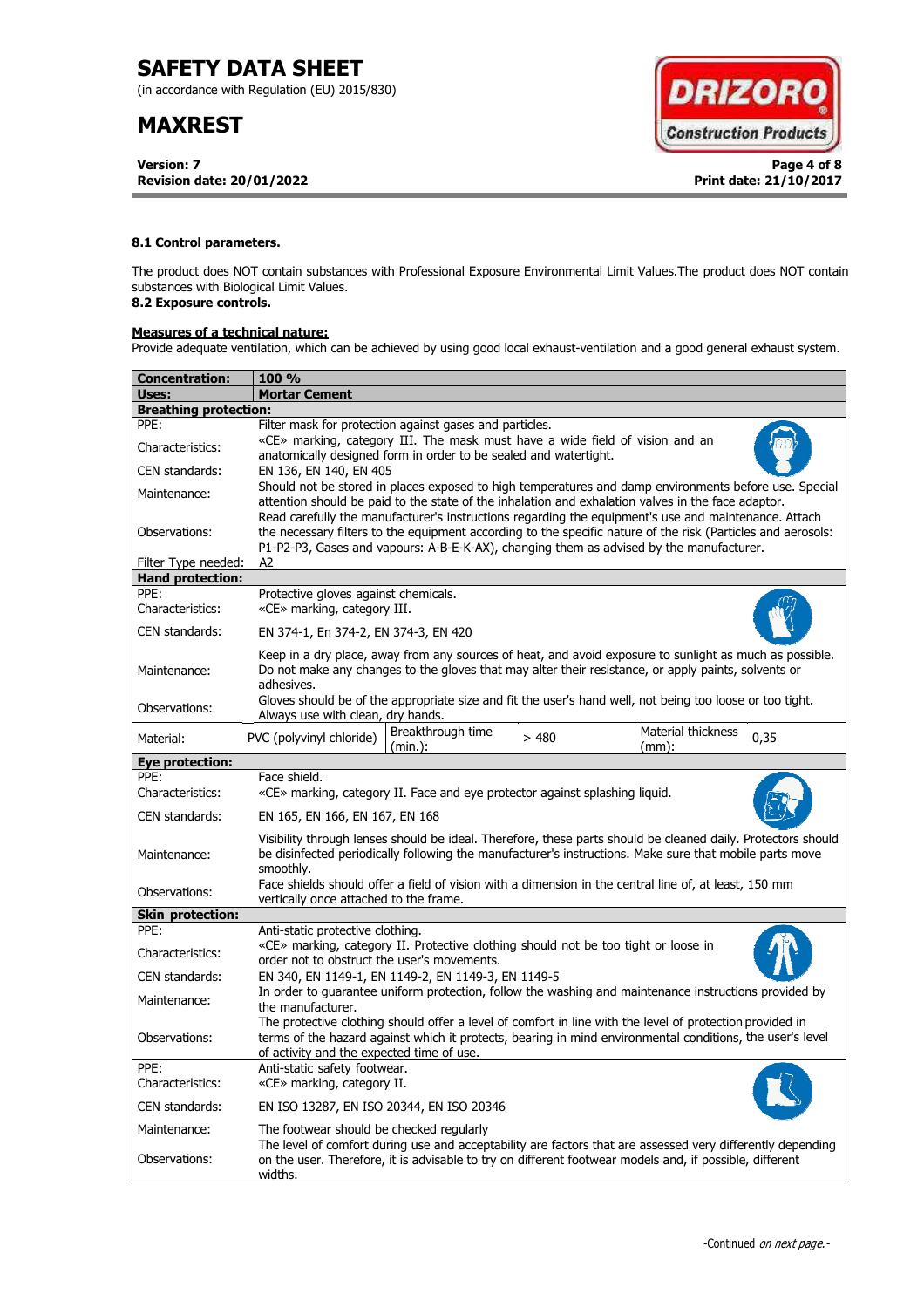(in accordance with Regulation (EU) 2015/830)

## **MAXREST**

**Version: 7 Page 5 of 8 Revision date: 20/01/2022 Print date: 21/01/2017**



## **SECTION 9: PHYSICAL AND CHEMICAL PROPERTIES.**

## **9.1 Information on basic physical and chemical properties.**

Appearance:Odourless powder with characteristic colour Colour: N.A./N.A. Odour:N.A./N.A. Odour threshold:N.A./N.A. pH:11 -13.5 Melting point: > 1000 °C °C Boiling Point: N.A./N.A. Flash point: N.A./N.A. Evaporation rate: N.A./N.A. Inflammability (solid, gas): N.A./N.A. Lower Explosive Limit: N.A./N.A. Upper Explosive Limit: N.A./N.A. Vapour pressure: N.A./N.A. Vapour density:N.A./N.A. Relative density:  $1.30$  g/cm<sup>3</sup> Solubility:N.A./N.A. Liposolubility: N.A./N.A. Hydrosolubility: En contacto con agua precipita Partition coefficient (n-octanol/water): N.A./N.A. Auto-ignition temperature: N.A./N.A. Decomposition temperature: N.A./N.A. Viscosity: N.A./N.A. Explosive properties: N.A./N.A. Oxidizing properties: N.A./N.A. N.A./N.A.= Not Available/Not Applicable due to the nature of the product

### **9.2 Other information.**

Pour point: N.A./N.A. Blink: N.A./N.A. Kinematic viscosity: N.A./N.A. N.A./N.A.= Not Available/Not Applicable due to the nature of the product

## **SECTION 10: STABILITY AND REACTIVITY.**

### **10.1 Reactivity.**

The product does not present hazards by their reactivity.

## **10.2 Chemical stability.**

Unstable in contact with: - Acids.

## **10.3 Possibility of hazardous reactions.**

Neutralization can occur on contact with acids.

#### **10.4 Conditions to avoid.**

- Avoid contact with acids.

### **10.5 Incompatible materials.**

Avoid the following materials: - Acids.

### **10.6 Hazardous decomposition products.**

Depending on conditions of use, can be generated the following products: - Corrosive vapors or gases.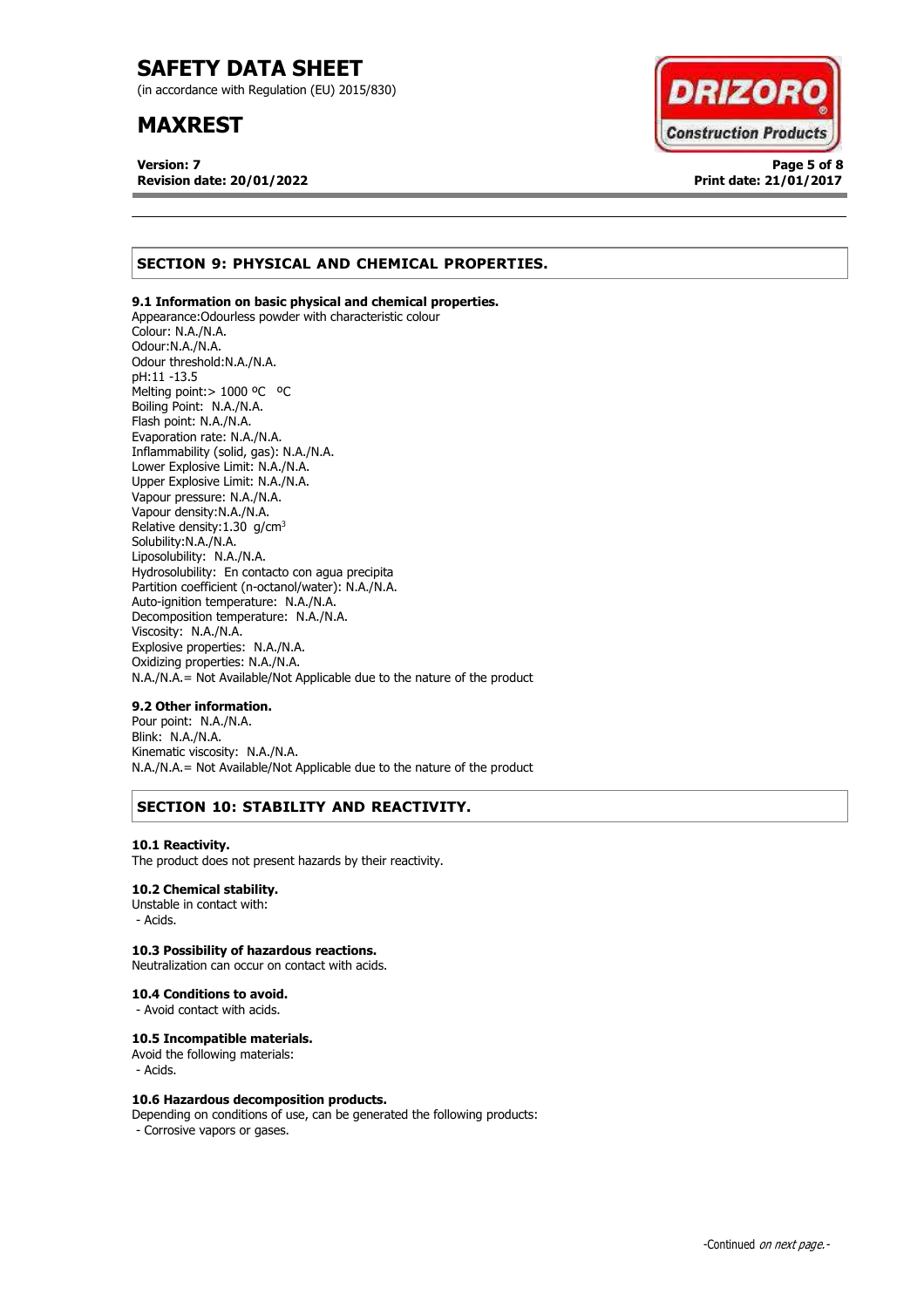(in accordance with Regulation (EU) 2015/830)

## **MAXREST**

**DRIZOR Construction Products** 

**Version: 7 Page 6 of 8 Revision date: 20/01/2022 Print date: 21/01/2017**

## **SECTION 11: TOXICOLOGICAL INFORMATION.**

IRRITANT PREPARATION. Splatters in the eyes can cause irritation.

IRRITANT PREPARATION. The inhalation of spray mist or suspended particulates can irritate the respiratory tract. It can also cause serious respiratory difficulties, central nervous system disorders, and in extreme cases, unconsciousness.

IRRITANT PREPARATION. Its repeated or prolonged contact with the skin or mucous membranes can cause irritant symptoms such as reddening of the skin, blisters, or dermatitis. Some of the symptoms may not be immediate. They can cause allergic reactions on the skin.

## **11.1 Information on toxicological effects.**

There are no tested data available on the product. Repeated or prolonged contact with the product can cause the elimination of oil from the skin, giving rise to non-allergic contact dermatitis and absorption of the product through the skin.

Splatters in the eyes can cause irritation and reversible damage.

a) acute toxicity; Not conclusive data for classification.

b) skin corrosion/irritation; Product classified: Skin irritant, Category 2: Causes skin irritation.

c) serious eye damage/irritation; Product classified: Eye irritation, Category 2: Causes serious eye irritation.

d) respiratory or skin sensitisation; Product classified: Skin sensitiser, Category 1: May cause an allergic skin reaction.

e) germ cell mutagenicity; Not conclusive data for classification.

f) carcinogenicity; Not conclusive data for classification.

g) reproductive toxicity; Not conclusive data for classification.

h) STOT-single exposure; Product classified: Specific target organ toxicity following a single exposure, Category 3:

i) STOT-repeated exposure; Not conclusive data for classification.

j) aspiration hazard; Not conclusive data for classification.

## **SECTION 12: ECOLOGICAL INFORMATION.**

### **12.1 Toxicity.**

No information is available regarding the ecotoxicity of the substances present.

### **12.2 Persistence and degradability.**

No information is available about persistence and degradability of the product.

### **12.3 Bioaccumulative potencial.**

No information is available regarding the bioaccumulation of the substances present.

## **12.4 Mobility in soil.**

No information is available about the mobility in soil. The product must not be allowed to go into sewers or waterways. Prevent penetration into the ground.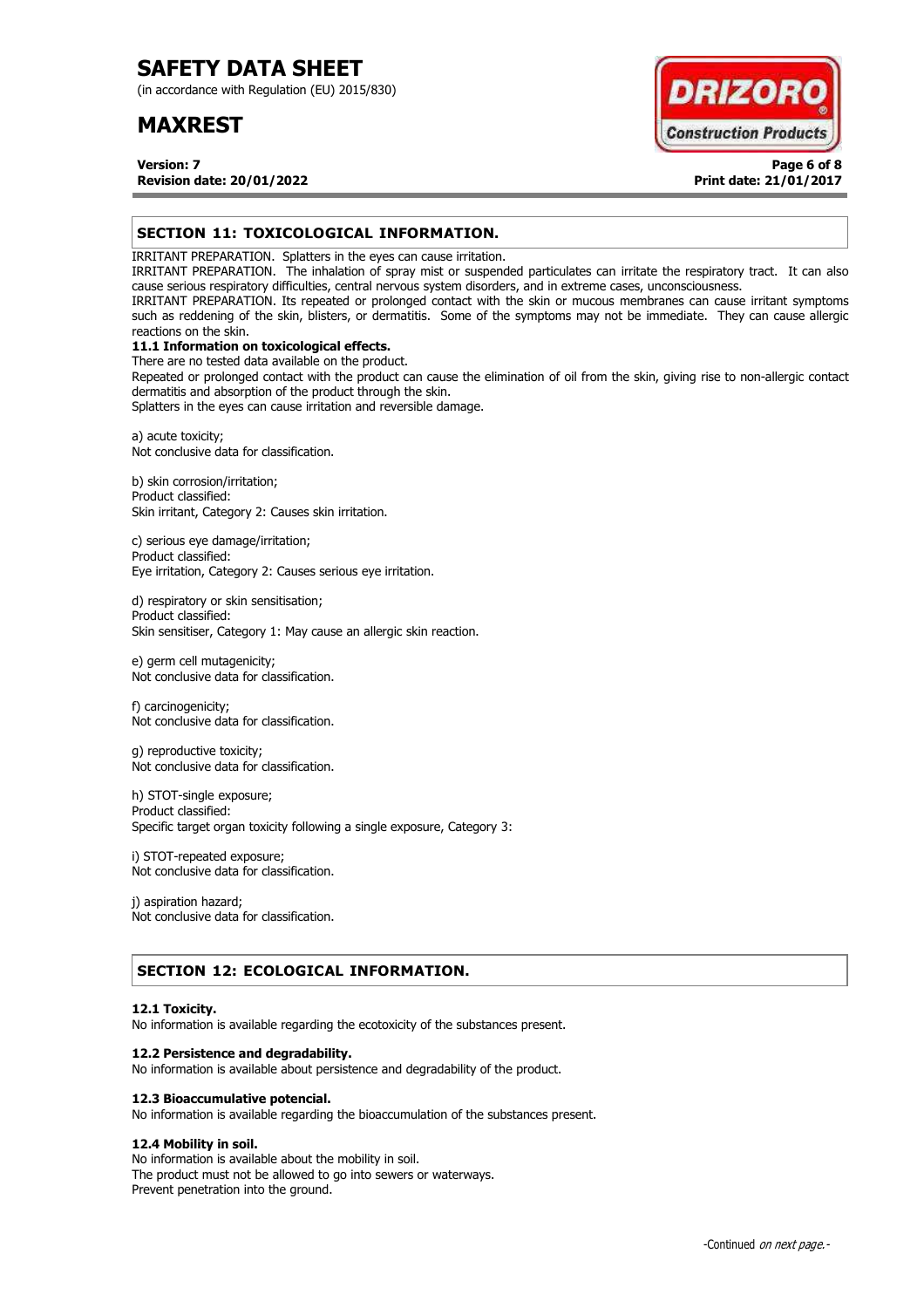(in accordance with Regulation (EU) 2015/830)

## **MAXREST**

**Version: 7 Page 7 of 8 Revision date: 20/01/2022 Print date: 21/10/2017**



### **12.5 Results of PBT and vPvB assessment.**

No information is available about the results of PBT and vPvB assessment of the product.

### **12.6 Other adverse effects.**

No information is available about other adverse effects for the environment.

## **SECTION 13 DISPOSAL CONSIDERATIONS.**

#### **13.1 Waste treatment methods.**

Do not dump into sewers or waterways. Waste and empty containers must be handled and eliminated according to current, local/national legislation.

Follow the provisions of Directive 2008/98/EC regarding waste management.

## **SECTION 14: TRANSPORT INFORMATION.**

Transportation is not dangerous. In case of road accident causing the product's spillage, proceed in accordance with point 6. **14.1 UN number.**

Transportation is not dangerous.

### **14.2 UN proper shipping name.**

Description: ADR: Transportation is not dangerous.<br>IMDG: Transportation is not dangerous. Transportation is not dangerous. ICAO: Transportation is not dangerous.

#### **14.3 Transport hazard class(es).**

Transportation is not dangerous.

#### **14.4 Packing group.**

Transportation is not dangerous.

#### **14.5 Environmental hazards.**

Transportation is not dangerous.

## **14.6 Special precautions for user.**

Transportation is not dangerous.

### **14.7 Transport in bulk according to Annex II of MARPOL and the IBC Code.**

Transportation is not dangerous.

## **SECTION 15: REGULATORY INFORMATION.**

#### **15.1 Safety, health and environmental regulations/legislation specific for the mixture.**

The product is not affected by the Regulation (EC) No 1005/2009 of the European Parliament and of the Council of 16 September 2009 on substances that deplete the ozone layer.

Volatile organic compound (VOC) VOC content (p/p): 0 % VOC content: 0 g/l

The product is not affected by Directive 2012/18/EU (SEVESO III).

The product is not affected by Regulation (EU) No 528/2012 concerning the making available on the market and use of biocidal products.

The product is not affected by the procedure established Regulation (EU) No 649/2012, concerning the export and import of dangerous chemicals.